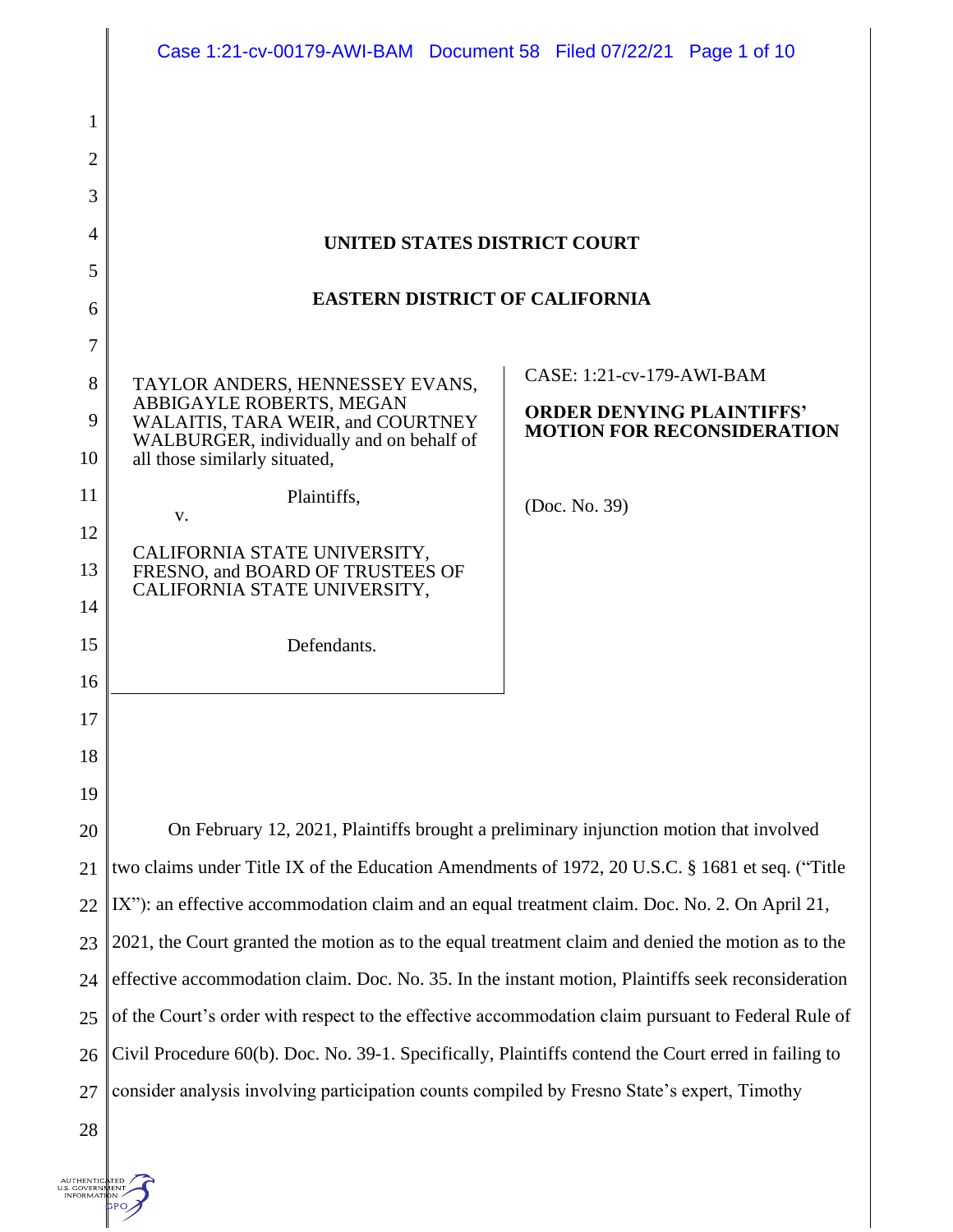1 2 3 O'Brien, for the 2020-21 academic year, see id. at 9-12,<sup>1</sup> and in crediting Fresno State's participation projections for the 2021-22 academic year. Id. at 12-17. For the reasons that follow, the motion will be denied.

4

# **LEGAL FRAMEWORK**

5 6 7 8 9 10 11 12 13 Under Rule 60(b) of the Federal Rules of Civil Procedure, a party can obtain relief from judgment or an order on various grounds. Fed. R. Civ. P. 60(b). As a general matter, a motion for reconsideration "should not be used to ask the court to rethink what the court ha[s] already thought through—rightly or wrongly," U.S. v. Rezzonico, 32 F. Supp. 2d 1112, 1116 (D. Ariz. 1998) (internal quotation marks and citation omitted), and "[a] motion for reconsideration should not be granted, absent highly unusual circumstances, unless the district court is presented with newly discovered evidence, committed clear error, or if there is an intervening change in the controlling law." Marlyn Nutraceuticals, Inc. v. Mucos Pharma GmbH & Co., 571 F.3d 873, 880 (9th Cir. 2009) (quoting 389 Orange St. Partners v. Arnold, 179 F.3d 656, 665 (9th Cir.1999)).

# **DISCUSSION<sup>2</sup>**

14

#### 15 **I. The 2020-21 Counts**

16 17 18 19 20 21 22 23 24 25 The first issue on this motion for reconsideration is Plaintiffs' contention that the Court failed to address their argument that "Fresno State's 2020-21 Title IX counts … prove that the decision to eliminate the women's lacrosse team (and the men's tennis and wrestling teams) … will create a female participation gap of twenty-seven" and therefore violates Title IX. Doc. No. 39-1 at 1:22-27. Plaintiffs allocate a mere four sentences to argument regarding the 2020-21 counts in their preliminary injunction briefing. See Doc. No. 24 at 20:8-15. Further, they state in said briefing that "the Title IX counts for 2019-20 … represent the only data that Fresno State purports to view as final and verified" and that the 2020-21 counts are "much less plausibl[e]" than the 2019-20 counts,  $\underline{\text{id}}$  at 17:14-24, while suggesting that the 2020-21 counts might not be usable at all. Id. at 20:8-9. It is therefore difficult for the Court not to view Plaintiffs' assertion on

<sup>27</sup>  $<sup>1</sup>$  Unless otherwise noted, page citations to documents filed with the Court electronically are to the page numbers in</sup> the CM/ECF stamp at the top of each page.

<sup>28</sup>  $2$  This order assumes familiarity with the law, facts and terms in the Court's April 21, 2021 order on Plaintiffs' preliminary injunction motion. See Doc. No. 35.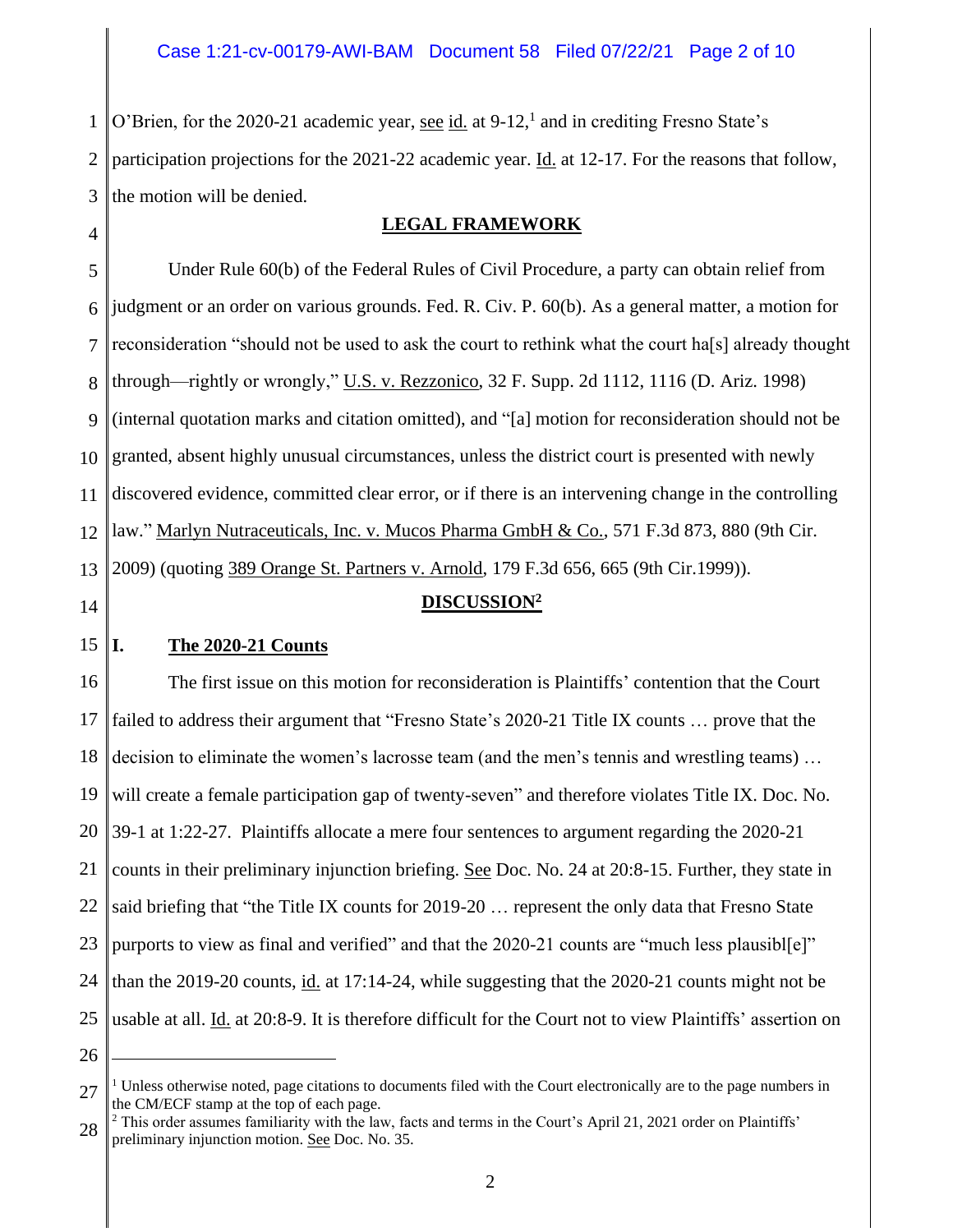## Case 1:21-cv-00179-AWI-BAM Document 58 Filed 07/22/21 Page 3 of 10

1 2 3 4 5 6 this motion that the 2020-21 counts are "undisputed" and the "best evidence in the record" of Fresno State's effective accommodation violation, see Doc. 39-1 at 1:23-24, 2:4-8, as new argument, in some respects. See Marlyn Nutraceuticals, 571 F.3d at 880 ("A motion for reconsideration may not be used to raise arguments or present evidence for the first time when they could reasonably have been raised earlier in the litigation." (citation and internal quotation marks omitted)). In any event, the argument lacks merit for the following reasons.

7 8 9 10 11 12 13 14 15 16 17 18 19 First, O'Brien states that his 2020-21 count was conducted before the end of the 2020-21 academic year (and certain sports seasons)—which is a deviation from Title IX protocols as described by the parties—and that his analysis was complicated by a number of factors, including the fact that "enrollments fluctuated significantly, practice and competitions were postponed or suspended in many sports, eligibility waivers were granted, and personal preferences [affected by the COVID-19 pandemic] were exercised at all levels." Doc. No. 19-7 at 37. Plaintiffs assert that there is "no potential" for O'Brien's counts to "mislead" because "O'Brien expressly smoothed out the pandemic's effects by counting opt-outs as participants." Doc. No. 49 at 6:12-22. O'Brien, however, never claims to have completely eliminated all the pandemic-related distortions referenced in his report. In fact, he states that because 2020-21 was an "extraordinary" year, his Title IX analysis was "challenging" and required "flexibility." Doc. No. 19-7 at 37, 38. Further, it appears that his handling of opt-outs and such was based on his own judgment, not on Title IX counting protocols. For example, O'Brien states:

20 21 22 23 Because of the unique aspect of [the 2020-21] academic year in light of the Pandemic, and so as not to significantly distort the analysis, I included all male and female student-athletes who appeared on the squad lists, but ultimately opted out of competition [in the 2020-21 academic year] due to Covid-19, and thus indicated their intent to return to participate in their respective sport at the University. In contrast, I did not include any individuals who quit their teams or chose to withdraw from the University.

24 25 26 27 28 Doc. No. 19-7 at 37. In addition to showing that O'Brien did not fully account for the effects of the pandemic, these statements appear to indicate that O'Brien's counts where lower than true Title IX counts would have been in a normal year because at least some "quits" and "withdraws" presumably would have participated in athletics but for the pandemic. Further, while O'Brien purports to have adjusted existing squad lists for COVID-related opt-outs, quits and withdraws,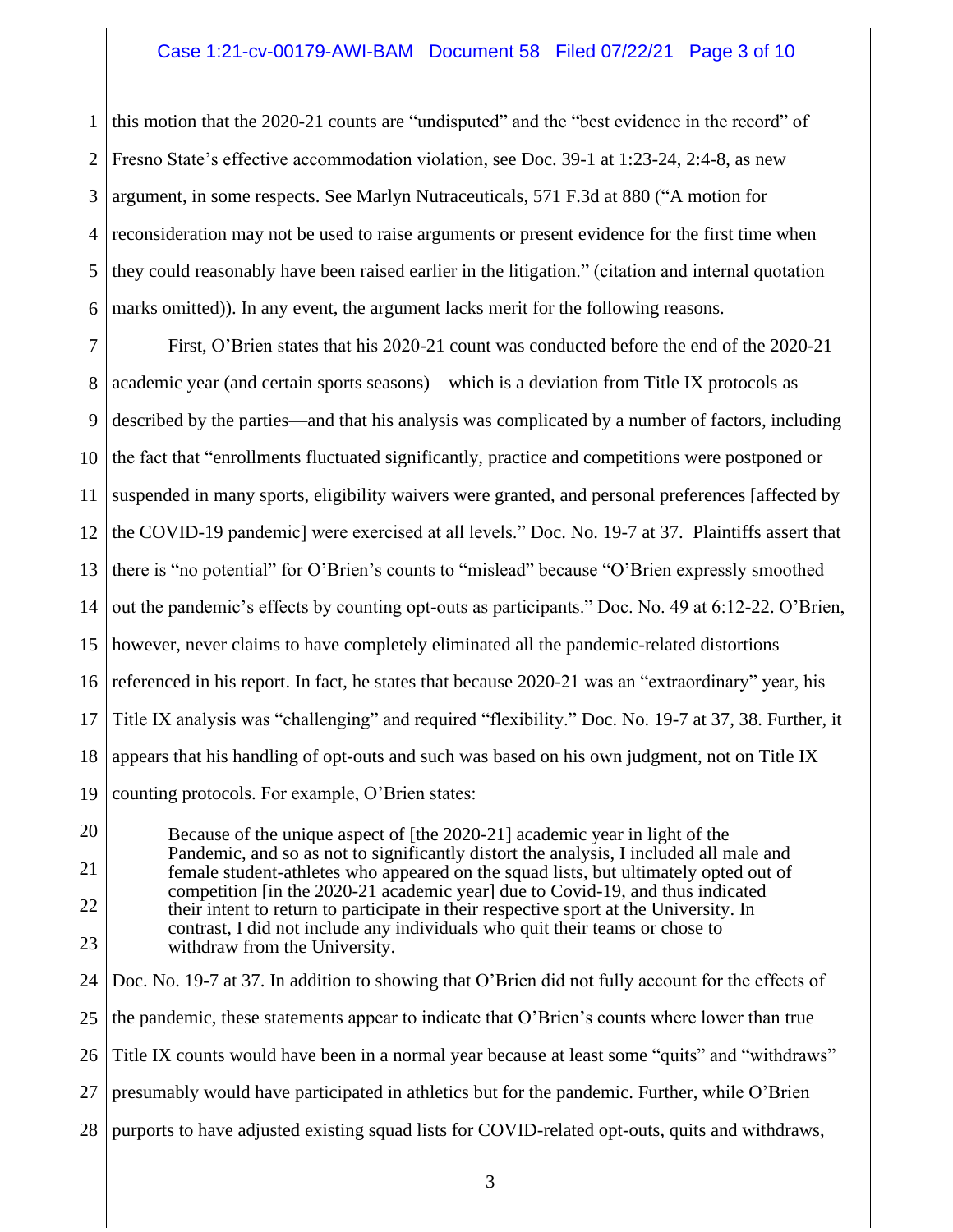## Case 1:21-cv-00179-AWI-BAM Document 58 Filed 07/22/21 Page 4 of 10

1 2 3 4 5 6 7 8 the Court sees nothing in his report indicating that he accounted, in any fashion, for a COVIDrelated reduction in newcomer walk-ons. The Court therefore cannot agree with Plaintiffs' contention that the 2020-21 counts are "undisputed" "Title IX counts" that constitute the "best evidence in the record" of Fresno State's Title IX compliance. See Doc. No. 39-1 at 1-2. The Court finds in its order on the motion to dismiss the First Amended Complaint that O'Brien's 2020-21 counts are sufficient to support an inference as to a lack of Title IX compliance for pleading purposes under Rule 8 of the Federal Rules of Civil Procedure, but they cannot properly be characterized as "Title IX counts" or said to "prove" anything.

9 10 11 12 13 14 15 16 17 18 19 20 21 22 23 Second, the Court cannot ignore the nature of O'Brien's substantial proportionality findings. O'Brien's analysis shows a female participation gap of 27 and a 2.16% disparity between female undergraduate enrollment and female athletic participation. Doc. No. 19-7 at 40. As noted in the Court's preliminary injunction order, numerous district courts have found that a percentage disparity in the 1%-3% range shows substantial proportionality, Doc. No. 35 at 8:8-24, and in fact, the Fourth Circuit Court of Appeals affirmed dismissal of a Title IX complaint based on a finding that a 2% disparity does not show a lack of substantial proportionality. See Equity In Athletics, Inc. v. Dep't of Educ., 639 F.3d 91, 110 (4th Cir. 2011). The participation gap, for its part, appears to be larger than the average size of women's teams at Fresno State in 2020-21, Doc. No. 19-7 at 40, and larger than the women's lacrosse team after several players transferred to other schools, but it is nonetheless slightly smaller than the women's lacrosse team before the decision to eliminate the women's lacrosse team was announced. See Doc. No. 36  $\parallel$  30. In the Court's view, these borderline findings do not show that Plaintiffs are likely to prevail on their effective accommodation claim—or raise serious questions as to the merits of such claim—given the apparent lack of precision in O'Brien's 2020-21 counts.<sup>3</sup>

24 25 The Court's finding, at the threshold, that the 2020-21 counts do not show Plaintiffs are

26 27 28  $3$  A plaintiff seeking a preliminary injunction must establish that he or she is likely to succeed on the merits, that he or she is likely to suffer irreparable harm in the absence of preliminary relief, that the balance of equities tips in his or her favor, and that an injunction is in the public interest. Winter v. Nat. Res. Def. Council, Inc., 555 U.S. 7, 20 (2008); Angelotti Chiropractic v. Baker, 791 F.3d 1075, 1081 (9th Cir. 2015).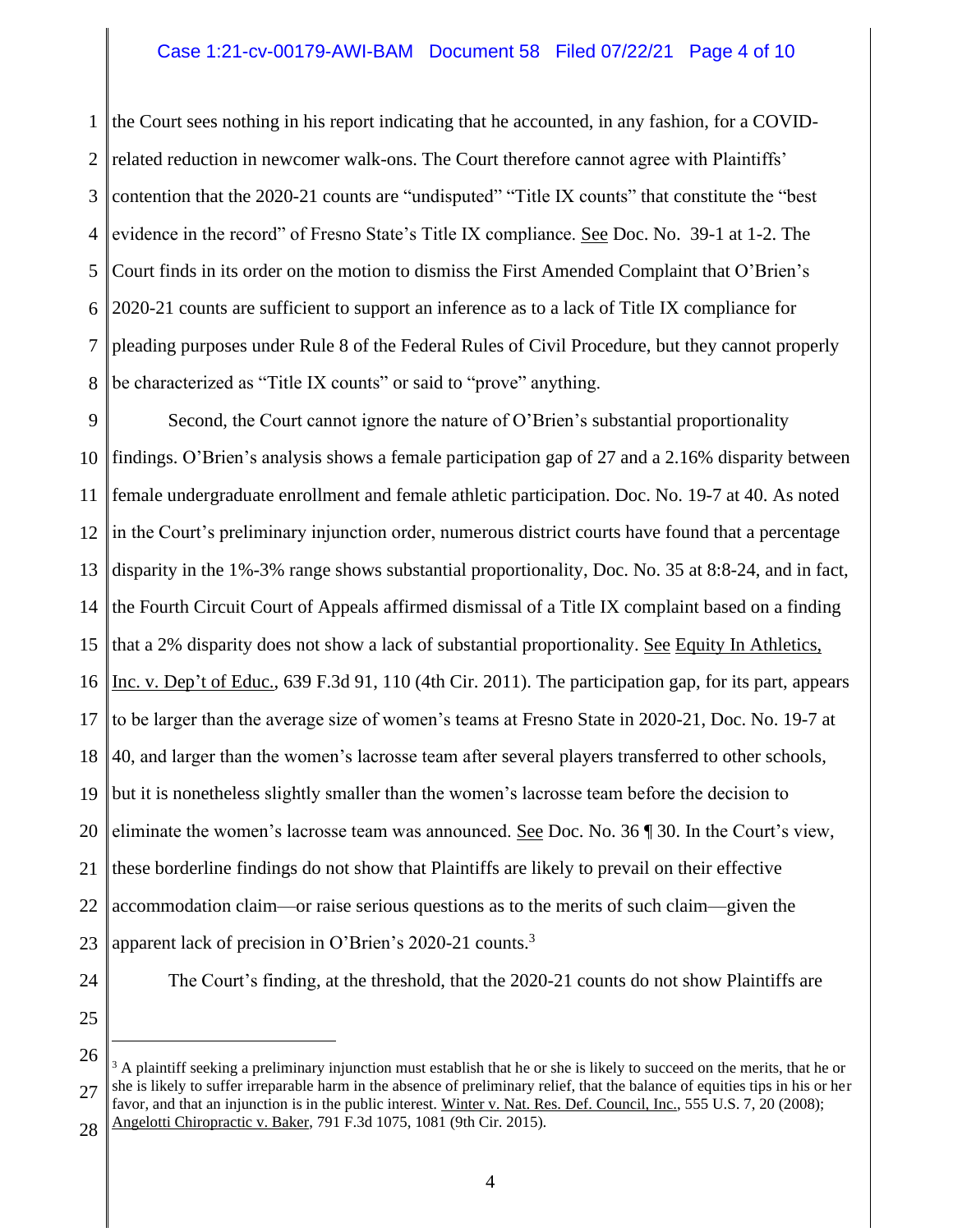### Case 1:21-cv-00179-AWI-BAM Document 58 Filed 07/22/21 Page 5 of 10

1 2 3 4 5 6 7 8 9 likely to prevail on their effective accommodation claim ends the inquiry, see Doe #1 v. Trump, 984 F.3d 848, 870 (9th Cir. 2020), but even allowing for the possibility that the 2020-21 counts could be construed to meet the lower standard and raise serious questions as to the merits of Plaintiffs' effective accommodation claim, the other preliminary injunction factors do not tip sharply enough in Plaintiffs' favor to warrant a preliminary injunction. Angelotti, 791 F.3d at 1081 ("Serious questions going to the merits and hardship balance that tips sharply towards [plaintiffs] can [also] support issuance of a[ ] [preliminary] injunction, so long as there is a likelihood of irreparable injury and the injunction is in the public interest." (citation and internal quotation marks omitted)).

10 11 12 13 14 15 16 17 18 19 20 21 22 23 Plaintiffs argue that allowing Fresno State to eliminate women's lacrosse will cause irreparable harm by preventing them from playing lacrosse at the collegiate level and depriving them of myriad benefits provided by fleeting participation in collegiate athletics. Doc. No. 2-1 at 18:23-20:20. They further argue that the public interest is served by "upholding Title IX's salutary goals" and that such considerations outweigh Fresno State's interest in "financial autonomy." Id. at 20:23-22:11. Title IX, however, does not provide a right to participate in collegiate athletics. See Gonyo v. Drake Univ., 837 F. Supp. 989, 994 (S.D. Iowa 1993); see also, Equity in Athletics, Inc. v. Dep't of Educ., 504 F. Supp. 2d 88, 100 (W.D. Va. 2007), aff'd sub nom. Equity in Athletics, Inc. v. U.S. Dep't of Educ., 291 F. App'x 517 (4th Cir. 2008). Thus, as to harm, the issue is not whether Plaintiffs have been deprived of a right to play lacrosse, but whether they have been subjected, in somewhat less injurious fashion, to a barrier to participation in athletics through a lack of proportionate opportunity. See Pederson v. Louisiana State Univ., 213 F.3d 858, 871 (5th Cir. 2000) (finding Title IX "injury" resulted from "the imposed barrier—the absence of a varsity team for a position on which a female student should be allowed to try out").

24 25 26 27 28 Further, the Ninth Circuit and other courts have found that Title IX allows for eliminating teams based on gender to achieve compliance, Neal v. Bd. of Trustees of California State Universities, 198 F.3d 763, 767 (9th Cir. 1999) (stating that it would be "imprudent to argue" that Title IX bars "all gender-conscious remedies"); <u>see also, Cohen v. Brown Univ.,</u> 991 F.2d 888, 898 n.15 (1st Cir. 1993), and regulatory guidance promulgated by the Department of Education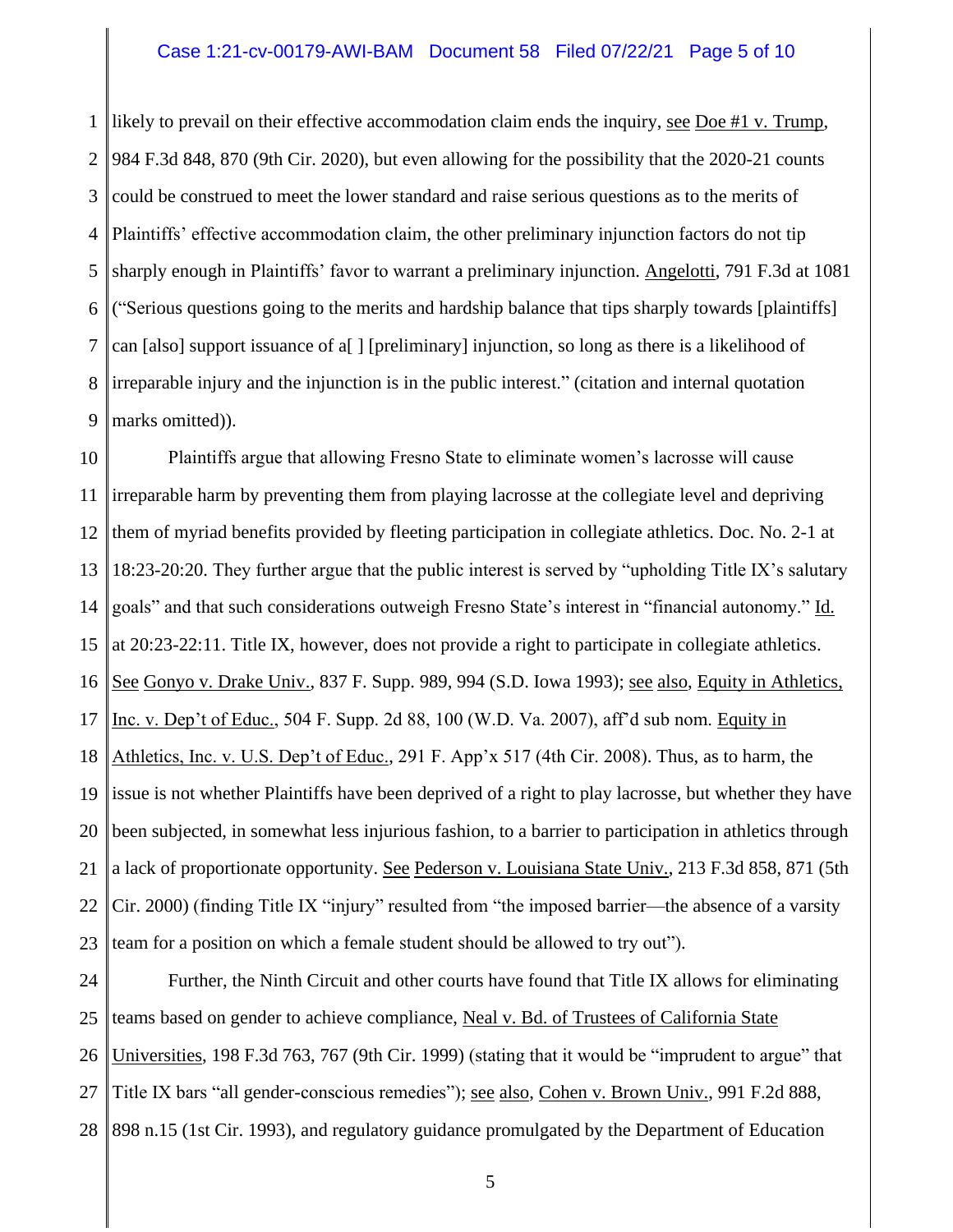## Case 1:21-cv-00179-AWI-BAM Document 58 Filed 07/22/21 Page 6 of 10

1 2 3 4 5 6 7 8 9 10 11 12 13 expressly recognizes the interest of educational institutions in managing their own affairs. See 1996 Clarification of Intercollegiate Athletics Policy Guidance: The Three-Part Test (Jan. 16, 1996) ("1996 Clarification") (acknowledging "the flexibility to which [educational institutions] are entitled when deciding how best to comply with the law"); Letter from Norma V. Cantú, Assistant Sec'y of for Civil Rights, Office for Civil Rights, U.S. Dep't of Educ., to Colleagues (Jan. 16, 1996) ("... Title IX provides institutions with flexibility and choice regarding how they will provide nondiscriminatory participation opportunities.") (both documents available at [https://www2.ed.gov/about/offices/list/ocr/docs/clarific.html\)](https://www2.ed.gov/about/offices/list/ocr/docs/clarific.html); see also, Equity in Athletics, 504 F. Supp. 2d at 101 ("While academic freedom, of course, does not immunize defendants from civil liability, including injunctive relief, for any violations of the law, courts should be very cautious about overriding, even temporarily, a school's decisions as to its athletic offerings, especially absent a showing that plaintiffs are likely to ultimately prevail." (citation and internal punctuation omitted)).

14 15 16 17 18 19 20 21 22 23 24 The record shows that, whatever their effect is ultimately proven to be, the elimination of women's lacrosse, men's tennis and men's wrestling were undertaken to achieve Title IX compliance and address the financial impact of the COVID-19 pandemic. See, e.g. Doc. No. 19-4 ¶¶ 5-8. The balance of harms, therefore, does not tip sharply in Plaintiffs' favor, as required to justify a preliminary injunction based merely on serious questions as to the merits of Plaintiffs' effective accommodation claim. See Gonyo, 837 F. Supp. at 994 (finding that balance of harms did not weigh in favor of issuing preliminary injunction reinstating wrestling team because fielding a wrestling team could be "accomplished only at a considerable budgetary and administrative cost" to the defendant educational institution and "an institution of higher education [] is entitled to exercise, as a matter of academic freedom, its own judgment as to how to apportion its resources and what its academic and athletic offerings will be").

25 26 For the foregoing reasons, the Court finds that a preliminary injunction is not warranted based on the 2020-21 counts.

27

## **II. Fresno State's 2021-22 Projections**

28 Plaintiffs next contend that the Court erred in crediting Fresno State's projections as to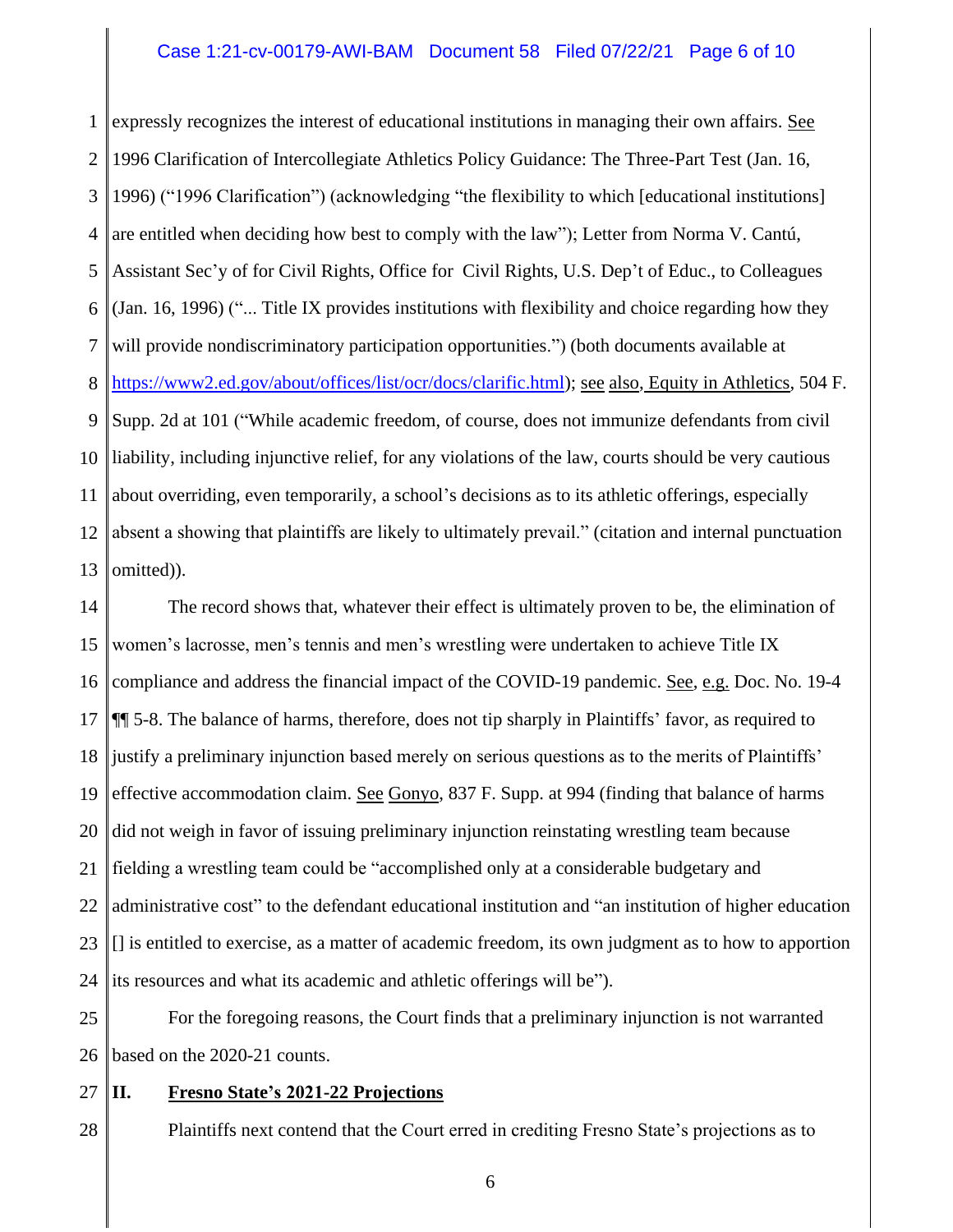#### Case 1:21-cv-00179-AWI-BAM Document 58 Filed 07/22/21 Page 7 of 10

1 2 3 4 5 6 7 8 9 10 11 12 13 2021-22 participation opportunities by assuming an increase in female undergraduate enrollment would necessarily result in an increase in female participation opportunities and "[w]ithout addressing any of the shortcomings and inconsistencies in Defendants' 2021-22 athletic participation 'projections' raised by Plaintiffs." Doc. No. 39-1 at 12:25-13:9. According to Plaintiffs, the 2021-22 projections are defective and unreliable because they: (i) are not supported by evidence from coaches; (ii) significantly exceed past levels of female participation in athletics at Fresno State; (iii) may have been recycled from a 2019-20 plan that "never came to fruition"; (iv) contradict Fresno State's pre-litigation claim that there would not be "any substantial change" from 2019-20 going forward as to participation in uncut sports; (v) contradict Fresno State's claim that 30 women's Title IX participation opportunities were affected by the elimination of women's lacrosse; and (vi) do not track the NCAA averages and 2019-20 Title IX data on which they were purportedly based. Id. at 15:18-16:20. Further, Plaintiffs contend that Fresno State does not enforce planned roster sizes. Id.

14 15 16 17 18 19 20 21 22 23 24 25 26 27 28 According to Plaintiffs, these "shortcomings and inconsistencies" show "that Plaintiffs have met the most important preliminary injunction factor: proving a likelihood of success on the merits." Doc. No. 17:1-3. These factors, however, merely undercut Fresno State's 2021-22 projections. See Doc. No. 24 at 20:16-35:22. They do not, in any combination, constitute an affirmative showing on Plaintiffs' part as to how many female participation opportunities Fresno State will offer in the 2021-22 academic year or, for that matter, an affirmative showing that the number of participation opportunities provided will fail to satisfy the substantial proportionality requirement in Prong One of the Three-Part Test. The Court previously found that Plaintiffs failed to carry their burden of proof for a preliminary injunction with either their analysis of Fresno State's Title IX 2019-20 counts or their analysis of data compiled for purposes of the Equity in Athletics Disclosure Act ("EADA"). See Doc. No. 35. In deciding this motion for reconsideration, the Court has further found that Plaintiffs failed to satisfy their burden of proof with O'Brien's 2020-21 counts. Given Plaintiffs failure to carry their burden, Fresno State is not required to making any showing as to 2021-22 female participation opportunities at this stage in the proceeding and, whatever their faults may be, Fresno State's 2021-22 projections are essentially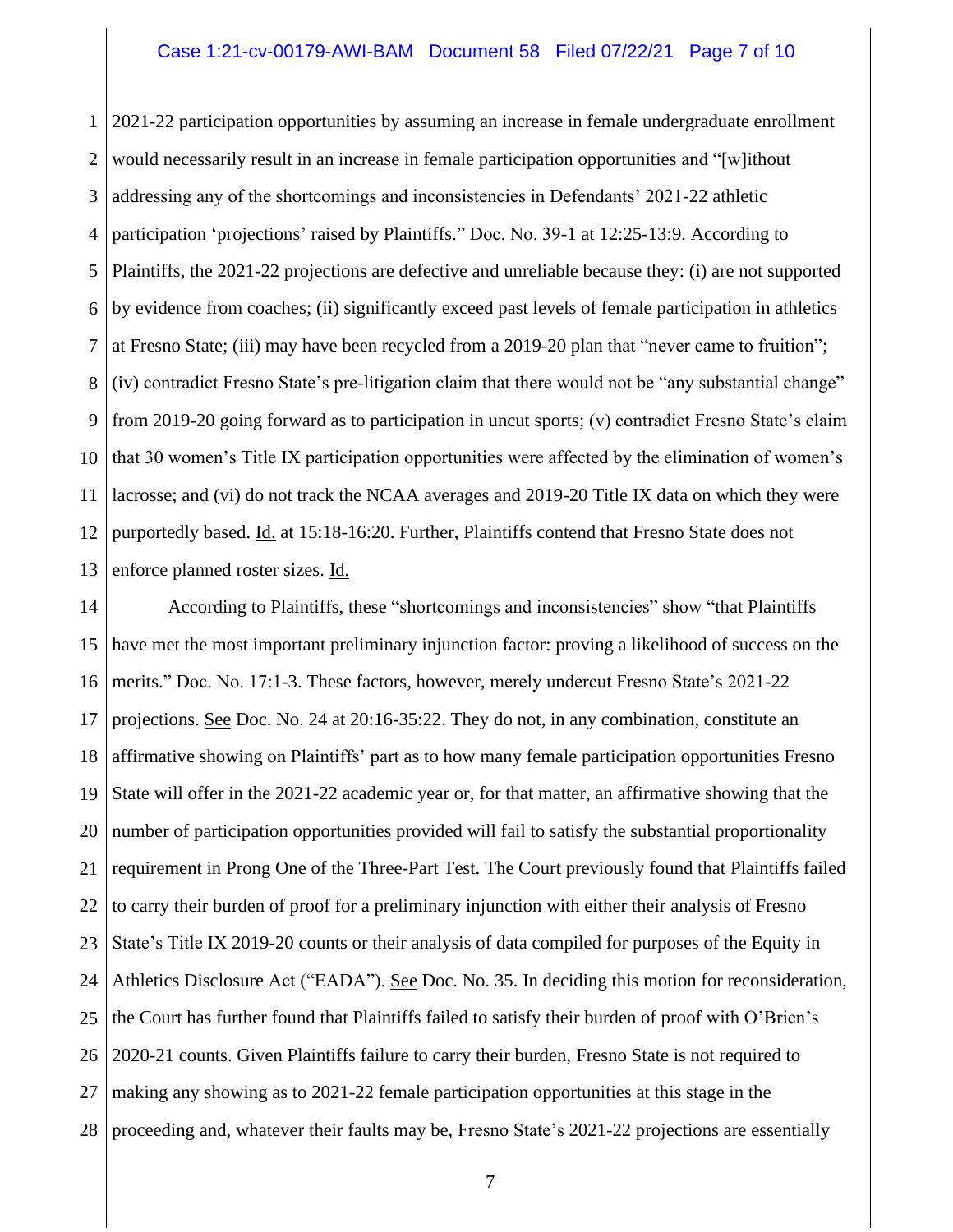#### Case 1:21-cv-00179-AWI-BAM Document 58 Filed 07/22/21 Page 8 of 10

1 2 3 4 5 6 7 8 irrelevant to the disposition of Plaintiffs' preliminary injunction motion. See Lofton v. Verizon Wireless (VAW) LLC, 2014 WL 2041828, at \*1 (N.D. Cal. Mar. 14, 2014), aff'd, 586 F. App'x 420 (9th Cir. 2014) ("The burden of establishing entitlement to the extraordinary relief of a preliminary injunction lays squarely upon the party seeking the injunction—here, Plaintiff." (citations omitted)); Env't Council of Sacramento v. Slater, 184 F. Supp. 2d 1016, 1027 (E.D. Cal. 2000) ("the moving party carries the burden of proof on each element" of the Ninth Circuit tests for a preliminary injunction (citing Los Angeles Memorial Coliseum Comm'n v. National Football League, 634 F.2d 1197, 1203 (9th Cir.1980)).

9 10 11 12 13 14 15 16 17 18 19 The one possible exception to the foregoing is Plaintiffs' contention that 2019-20 participation counts for uncut sports should have been used in Fresno State's 2021-22 projections. See Doc. No. 24 at 28:10-13 ("The most reliable and conservative way to 'project' participation counts for 2021-22 would be to use the 'actual' Title IX data from 2019-20 for the uncut sports directly, and not speculate about how that data might change.") If that contention had been adequately substantiated, the Court may have been able to find a sufficient showing of a Title IX violation by testing participation counts at 2019-20 levels against Fresno State's 2021-22 enrollment projections. As set forth in the preliminary injunction order, however, the Court finds that holding participation flat at 2019-20 levels, as Plaintiffs urge, fails to account for the fact that female enrollment in 2021-22 is projected to exceed female enrollment in 2019-20 by nearly 400, with a slight drop in male enrollment. See Doc. No. 35 at 29:17-30:7.

20 21 22 23 24 25 26 27 28 Plaintiffs argue that it is improper to assume an increase in female undergraduate enrollment will result in an increase in female athletic participation because female participation only increased by 4 in non-cut sports between 2019-20 and 2020-21, despite a sizeable increase in the female undergraduate population between those two academic years. Doc. No. 39-1 at 13:1-9. Plaintiffs also note that no further increase in the female undergraduate population is projected from 2020-21 to 2021-22. Id. at 14:1-2. The fact that female participation increased in 2020-21 despite the COVID-19 pandemic, however, obviously does not validate Plaintiffs' contention that participation rates should be held flat and that 2019-20 counts should be used in Fresno State's 2021-22 projections.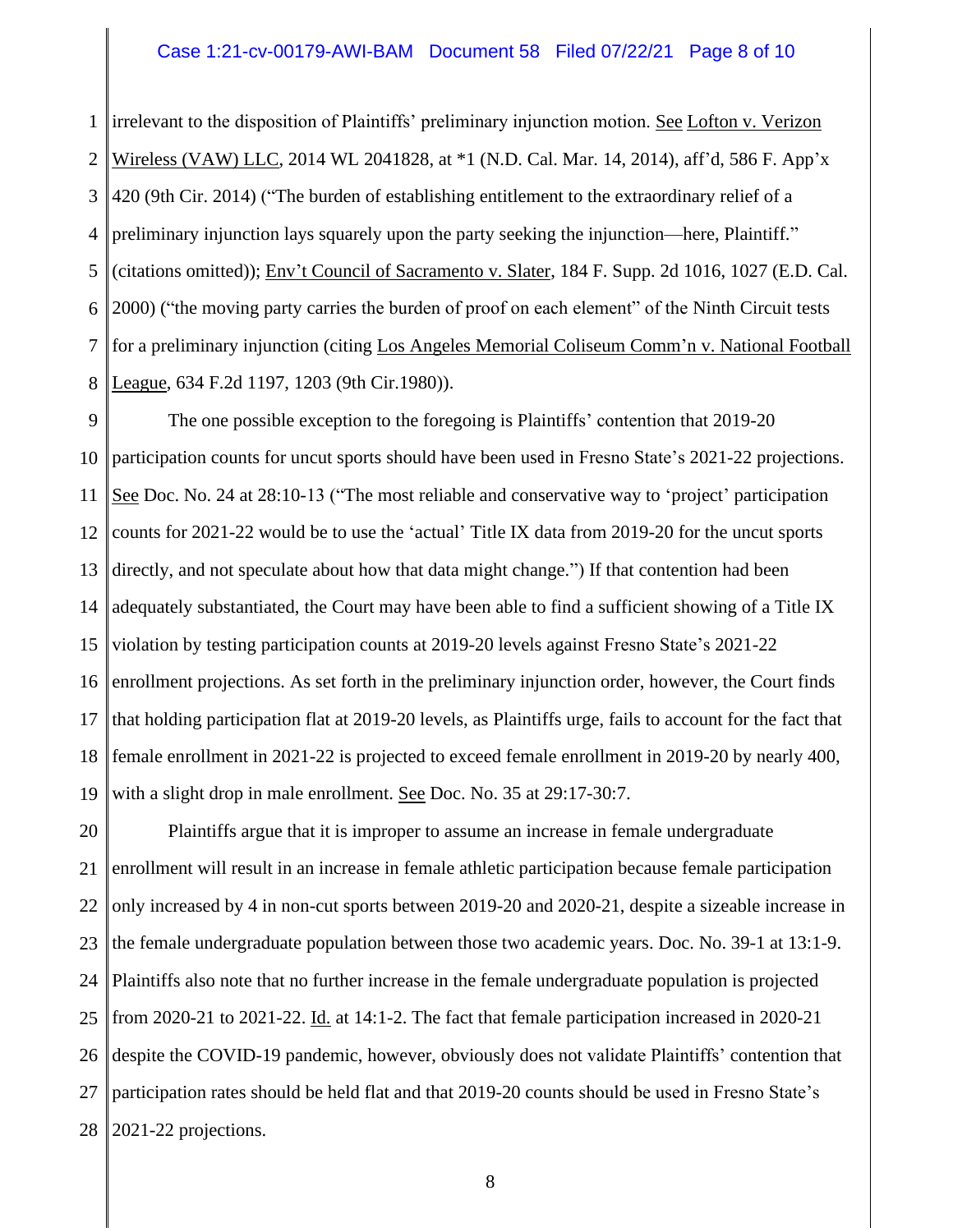## Case 1:21-cv-00179-AWI-BAM Document 58 Filed 07/22/21 Page 9 of 10

1 2 3 4 5 6 7 8 Plaintiffs also argue that the Court should have projected a decrease in male participation opportunities in 2021-22 because male enrollment is projected to be lower in 2021-22 than it was in 2019-20 and "[t]here is no reasonable basis to conclude that female, but not male, participation opportunities will move in response to changes in enrollment." Doc. No. 39-1 at 14:17-15:2. Holding male participation opportunities constant despite a decline in enrollment, however, is conservative from Plaintiffs' point of view, in that it can only increase the projected female participation gap. Moreover, the projected change in male enrollment is quite small in comparison to the projected change in female enrollment.

9 10 11 12 13 Finally, Plaintiffs are correct that Fresno State's projected female participation gap for 2021-22 is 17, not eight. See Doc. No. 39-1 at 14 n.6. Neither side, however, contends that a female participation gap of 17 shows a lack of substantial proportionality, and the Court sees no basis elsewhere for such a finding. Thus, the difference between 17 and eight is irrelevant for purposes of the preliminary injunction motion.

14 15 16 17 18 19 20 For the foregoing reasons, neither Fresno State's 2021-22 projections nor Plaintiffs' critique of those projections show that Plaintiffs are likely to prevail on their effective accommodation claim or raise serious questions going to the merits of that claim. To the extent the projections could be read to meet the lower standard and raise serious questions as to the merits of Plaintiffs' effective accommodation claim, the Court finds for the reasons set forth above that a preliminary injunction is not warranted because the balance of harms does not tip sharply in Plaintiffs' favor. See Angelotti, 791 F.3d at 1081.

### **CONCLUSION**

22 23 For the foregoing reasons, Plaintiffs' motion for reconsideration will be denied with prejudice.

24 //

- 25 //
- 26 //
- 27 //
- 28 //